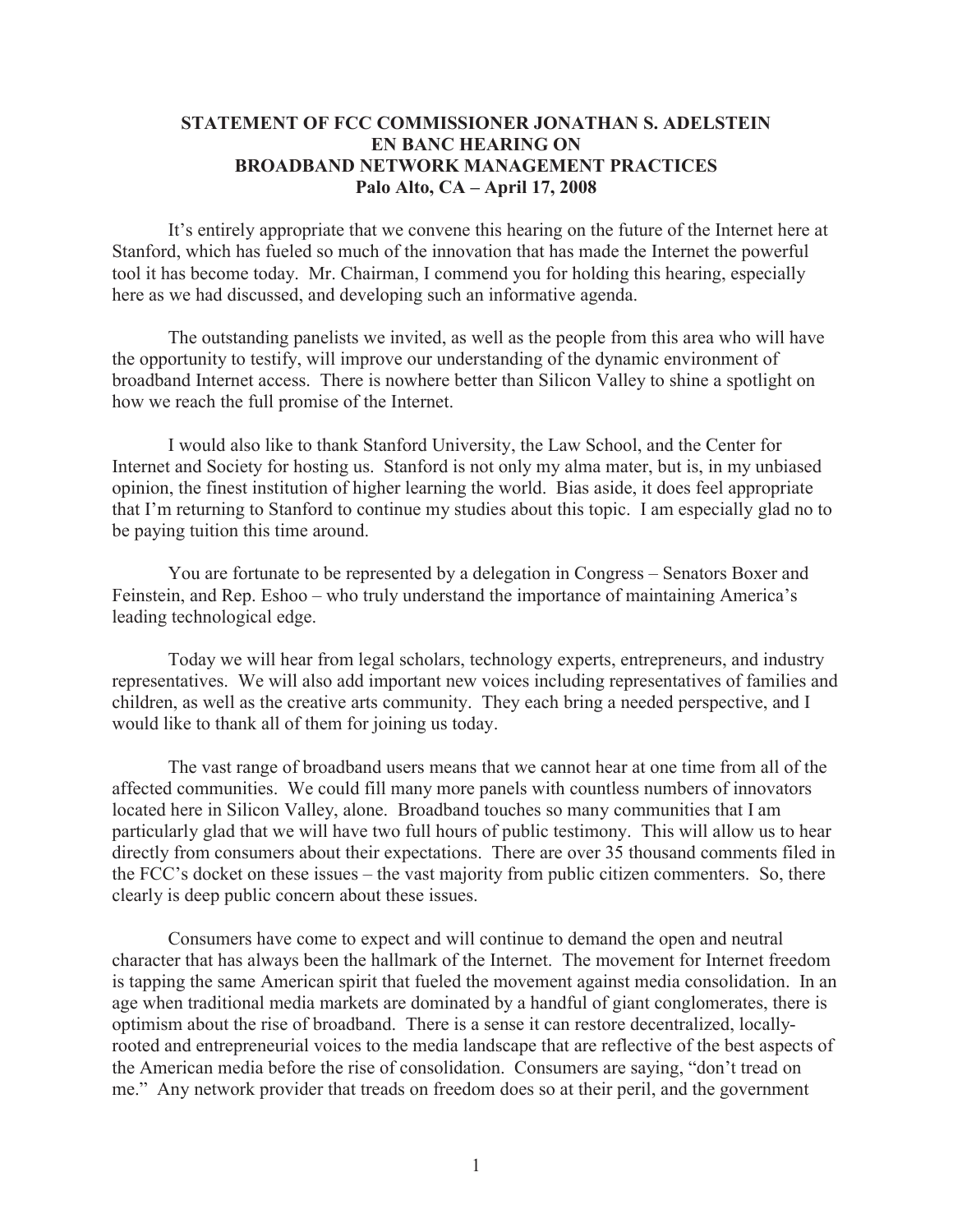that looks the other way does so at its peril.

That is why it's so welcome that we are looking at this squarely today. Basic decisions are being made about the development of Internet that will shape it for years to come. The beauty of the Internet is that nobody is in charge and everybody is in charge. Its open nature has enabled those with unique interests and needs to meet and form virtual communities like no tool before it. It has also empowered consumers as citizens and as entrepreneurs. Consumers are increasingly creative in the way that they use these new technologies – nowhere more so than here in Silicon Valley.

As a result, high speed access to the Internet is revolutionizing the way we work, learn, seek medical advice, gather our news, engage in public discourse, interface with government, socialize, and almost every aspect of the way we live.

At the same time, we are all making our way through a sea of changes -- in technology, to the communications marketplace, and to our legal framework -- that are literally reshaping consumers' on-line experiences. There are many positive developments. Over the past decade, we have seen considerable investment by providers in new broadband facilities, growth in the number of broadband users, and an explosion of new applications available to consumers.

But there are also warning signs that should not go unheeded. Over the past few years, there has been dramatic consolidation among the nation's leading broadband providers. We have seen the formation of the largest broadband provider in the nation, last mile providers have purchased backbone providers, providers are clustering their service territories, and we've seen new combinations of content and services.

We desperately need greater competition in the broadband marketplace. Effective competition will provide real incentives for broadband providers to maintain neutral and open networks. We all have high hopes for the development of alternative technologies like wireless. But the FCC's own statistics show that telephone and cable operators control over 90 percent of the residential market. Our recent 700 MHz auction largely dashed hopes of a nationwide third channel into the home and solidified the hold of the largest incumbents. For many consumers, there is no meaningful choice of providers.

With a limited number of broadband options, our attention is all the more important. Independent observers, like the Congressional Research Service, have determined that leading broadband providers -- which control the last mile connections to the home -- may have the ability and incentive to discriminate, and to limit the choices available over the Internet. Others have observed that the large broadband providers also face conflicting incentives, as Internet access increasingly competes with their historical lines of business.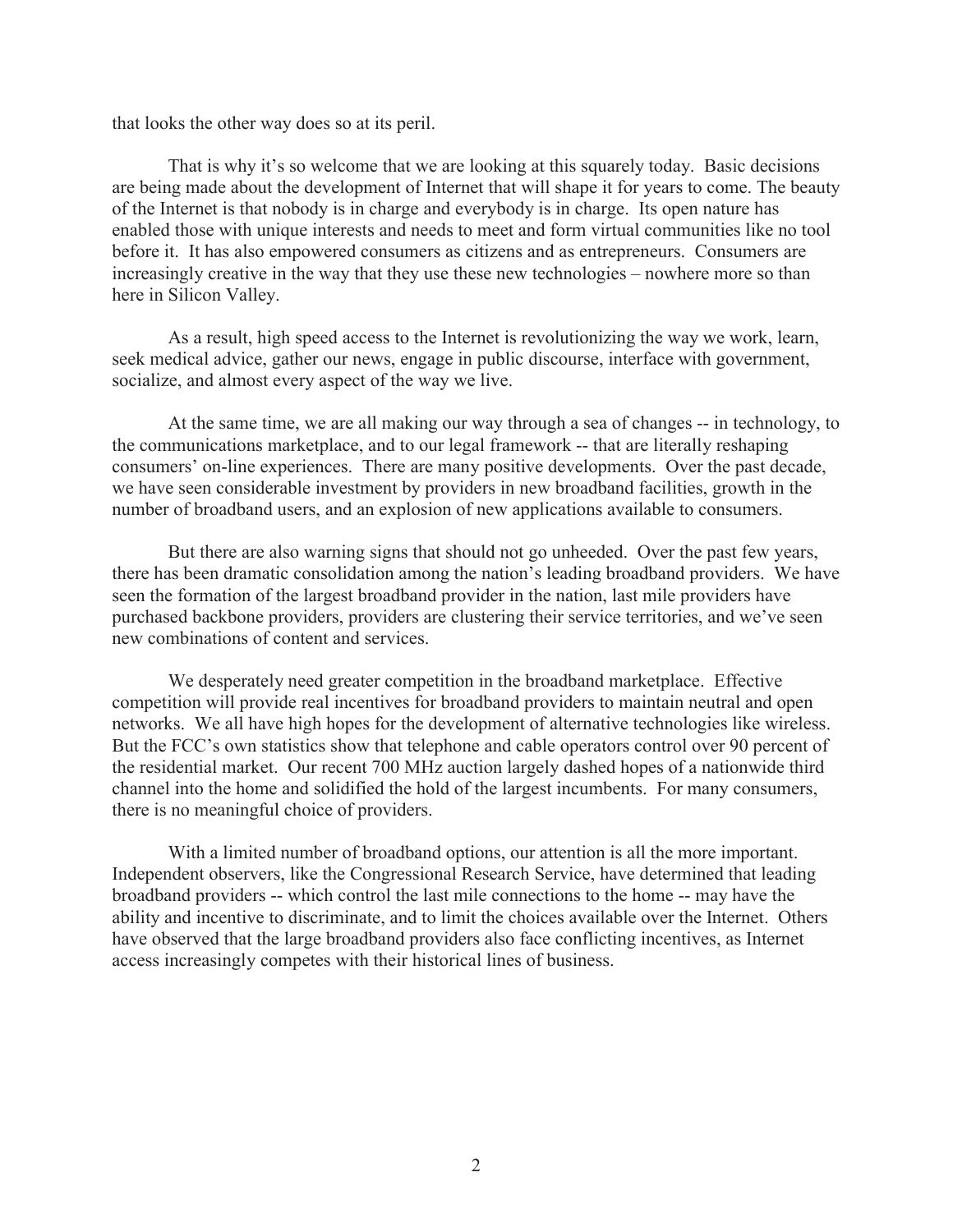Against this backdrop, we have allegations that broadband providers are exercising increasingly greater control over the applications and content accessed by their customers. The Commission has pending before it several proceedings – petitions for declaratory ruling and for rulemaking, and formal complaints – which argue that broadband providers have intentionally and secretly degraded applications in a way that undermines the open and interconnected character of the Internet. We also will hear concerns about the provisioning of wireless text messaging short codes, where we have seen providers refuse service to groups that were deemed "controversial."

We now face difficult questions about our role in preserving the unique characteristics of the Internet. Those questions are made harder by the Commission's recent efforts to reshape the legal framework that we have operated under since the dawn of the Internet. The effect of those decisions is that we have cast doubt about the rules of the road and left open questions about what protections apply.

To our credit, the Commission has taken the important step of adopting a statement of Internet policy principles, designed to preserve and promote the open and interconnected nature of the Internet. Yet, as we saw at our hearing at Harvard Law School, not all broadband providers believe we have the ability to enforce our own Policy Statement. These issues are simply too important to leave this question unanswered.

I also believe that it is time for the Commission to strengthen and enhance the Policy Statement. We need to add a "fifth principle" to our Policy Statement to address incentives for anti-competitive discrimination. Consumers want to be able to choose an independent VoIP provider, or to be able to access video clips, and not just video programming from the largest media companies. Consumers do not want the Internet to become another version of old media, dominated by a handful of corporate giants. We also need a strong commitment to monitoring and enforcing compliance on a case-by-case basis. These would be significant steps toward reaching the full promise of the Internet.

As the Commission has eliminated its traditional safeguards, new questions are also emerging about consumers' rights in this broadband world. The recent allegations have raised concerns about level of transparency and disclosure between broadband providers and their consumers. I come to this issue with a strong presumption that broadband providers should provide clear and accurate information – in plain English – about their policies and how they affect consumers' use.

As consumers shift from a narrowband to broadband world, we also must confront new questions about how to protect consumer privacy. A recent article documented a growing practice by which broadband providers – using deep packet inspection -- can track almost every keystroke of their on-line users. Providers hope to capitalize on a treasure trove of information about their customers' interests and habits. But it is far from clear what consumers are told about these monitoring practices and what protections are in place to safeguard their interests. Given the highly personal uses of the Internet – from managing bills and investments, seeking medical information, exploring religious beliefs, or conducting a job search -- this trend should give all consumers pause.